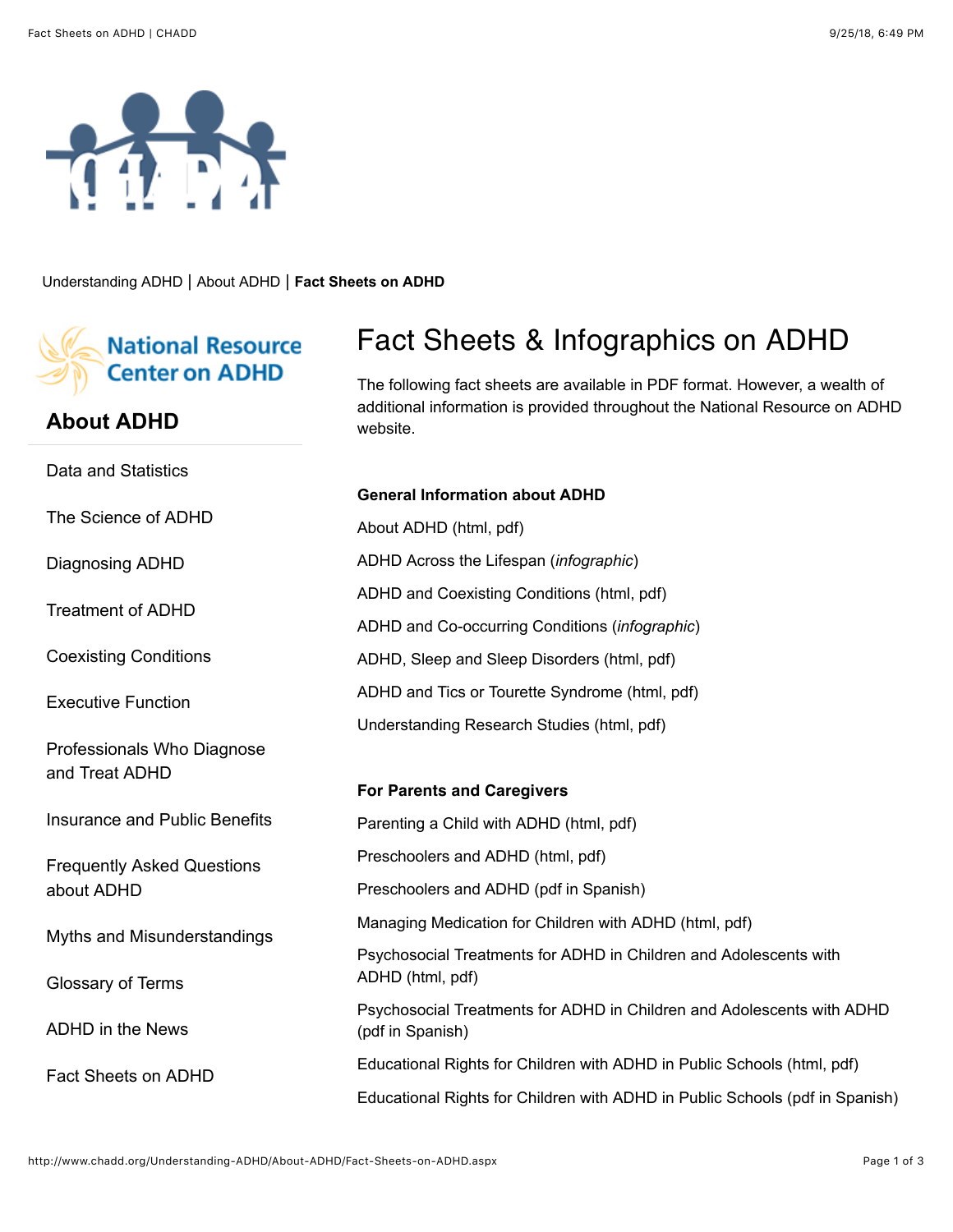## **in** Follow **You Tube** Listen to our podcasts on iTunes Ask a question & connect with others Talk to an ADHD specialist 1-800-233-4050 M-F, 1-5 ET Sign up for our ADHD Weekly newsletter! Search our ADHD information library Watch free webcasts with ADHD experts **Get Involved** [Join CHADD](http://www.chadd.org/Membership/JOIN-CHADD-US-Membership.aspx) [Attention Magazine](http://www.chadd.org/Membership/Attention-Magazine.aspx) [Donate to CHADD](http://www.chadd.org/give.aspx)

[ADHD Weekly](http://www.chadd.org/Understanding-ADHD/About-ADHD/ADHD-Weekly.aspx) Education Rights for Children with Attention-Deficit/Hyperactivity Disorder: A Primer for Parents [\(pdf in English and Spanish](http://www.chadd.org/Portals/0/documents/NRC_Bilingual_Educational_Rights_Guide_2012.pdf)) Homework Help: Creating a Homework Space [\(html](http://www.chadd.org/Understanding-ADHD/For-Parents-Caregivers/Education/Homework-Help-for-ADHD.aspx), [pdf](http://www.chadd.org/portals/0/content/chadd/nrc/factsheets/Homework_Fact_Sheet_2016.pdf)) Homework Help (*[infographic](http://www.chadd.org/portals/0/content/chadd/nrc/infographics/Homework_Help_infographic.pdf)*) Life of a Teenager with ADHD (*[infographic](http://www.chadd.org/Portals/0/Content/CHADD/NRC/Life-of-a-Teenager-with-ADHD.pdf)*) College and ADHD ([html](http://www.chadd.org/Understanding-ADHD/For-Parents-Caregivers/Education/College.aspx), [pdf\)](http://www.chadd.org/Portals/0/Content/CHADD/NRC/Factsheets/CollegeandADHD.pdf) Finding the Right College [\(html](http://www.chadd.org/Understanding-ADHD/For-Parents-Caregivers/Education/College/Finding-the-Right-College.aspx), [pdf](http://www.chadd.org/Portals/0/Content/CHADD/NRC/Factsheets/FindingtheRightCollege.pdf)) Disclosing ADHD during the College Admissions Process [\(html](http://www.chadd.org/Understanding-ADHD/For-Parents-Caregivers/Education/College/Disclosing-ADHD-During-the-Admissions-Process.aspx), [pdf](http://www.chadd.org/Portals/0/Content/CHADD/NRC/Factsheets/DisclosingADHDcollege2.pdf)) Succeeding in College with ADHD ([html](http://www.chadd.org/Understanding-ADHD/For-Parents-Caregivers/Education/College/Succeeding-in-College-with-ADHD.aspx), [pdf\)](http://www.chadd.org/Portals/0/Content/CHADD/NRC/Factsheets/Succeeding%20in%20College.pdf)

#### **For Adults**

Diagnosis of ADHD in Adults [\(html,](http://www.chadd.org/Understanding-ADHD/For-Adults/Diagnosis-of-ADHD.aspx) [pdf\)](http://www.chadd.org/Portals/0/Content/CHADD/NRC/Factsheets/Diagnosis.pdf) Diagnosis of ADHD in Adults [\(pdf in Spanish](http://www.chadd.org/portals/0/content/chadd/nrc/factsheets/DiagnosisofADHDinAdultsSpanishfinal.pdf)) ADHD Coaching for Adults [\(html,](http://www.chadd.org/Understanding-ADHD/About-ADHD/Treatment-of-ADHD/Complementary-and-Other-Interventions/Coaching.aspx) [pdf](http://www.chadd.org/Portals/0/Content/CHADD/NRC/Factsheets/coaching-adults.pdf)) Organizing the Home and Office Space ([html](http://www.chadd.org/Understanding-ADHD/For-Adults/Living-with-ADHD-A-Lifespan-Disorder/Organization-and-Time-Management.aspx), [pdf\)](http://www.chadd.org/Portals/0/Content/CHADD/NRC/Factsheets/organizing.pdf) Organizing Space (*[infographic](http://www.chadd.org/portals/0/content/chadd/nrc/infographics/Organizing_Space_infographic.pdf)*) Managing Money and ADHD [\(html,](http://www.chadd.org/Understanding-ADHD/For-Adults/Living-with-ADHD-A-Lifespan-Disorder/Managing-Money.aspx) [pdf\)](http://www.chadd.org/Portals/0/Content/CHADD/NRC/Factsheets/Money-Management.pdf) Curb Impulse Shopping (*[infographic](http://www.chadd.org/portals/0/content/chadd/nrc/infographics/Curb_Impulse_Shopping_infographic.pdf)*) Time Management: Step-By-Step with a Day Planner ([html](http://www.chadd.org/Understanding-ADHD/For-Adults/Living-with-ADHD-A-Lifespan-Disorder/Time-Management-Step-By-Step-with-a-Day-Planner.aspx), [pdf\)](http://www.chadd.org/Portals/0/Content/CHADD/NRC/Factsheets/Time%20Management%20and%20Using%20a%20Day%20Planner.pdf)

### **Tips for Educators**

Providing Classroom Accommodations to Help Students with ADHD ([html,](http://www.chadd.org/Understanding-ADHD/For-Professionals/For-Teachers/Classroom-Accommodations.aspx) [pdf\)](http://www.chadd.org/Portals/0/Content/CHADD/NRC/Factsheets/ClassroomAccommodations.pdf)

Helping Students with ADHD Using the Instructional Process [\(html,](http://www.chadd.org/Understanding-ADHD/For-Professionals/For-Teachers/Instructional-Process.aspx) [pdf](http://www.chadd.org/Portals/0/Content/CHADD/NRC/Factsheets/InstructionalProcess.pdf))

General Assignment Accommodations [\(html](http://www.chadd.org/Understanding-ADHD/For-Professionals/For-Teachers/Assignment-Accommodations.aspx), [pdf](http://www.chadd.org/Portals/0/Content/CHADD/NRC/Factsheets/GeneralAssignmentAccommodations.pdf))

Accommodations for Reading Assignments ([html,](http://www.chadd.org/Understanding-ADHD/For-Professionals/For-Teachers/Assignment-Accommodations/Reading-Assignments.aspx) [pdf\)](http://www.chadd.org/Portals/0/Content/CHADD/NRC/Factsheets/AccommodationsforReadingAssignments.pdf)

Accommodations for Written Assignments ([html,](http://www.chadd.org/Understanding-ADHD/For-Professionals/For-Teachers/Assignment-Accommodations/Written-Assignments.aspx) [pdf\)](http://www.chadd.org/Portals/0/Content/CHADD/NRC/Factsheets/AccommodationsforWrittenAssignments.pdf)

Accommodations for Math Assignments [\(html,](http://www.chadd.org/Understanding-ADHD/For-Professionals/For-Teachers/Assignment-Accommodations/Math-Assignments.aspx) [pdf](http://www.chadd.org/Portals/0/Content/CHADD/NRC/Factsheets/AccommodationsforMathAssignments.pdf))

IDEA vs Section 504 (*[infographic](http://www.chadd.org/portals/0/Content/CHADD/Documents/NRC/ADHD_IDEA-504.pdf)*)